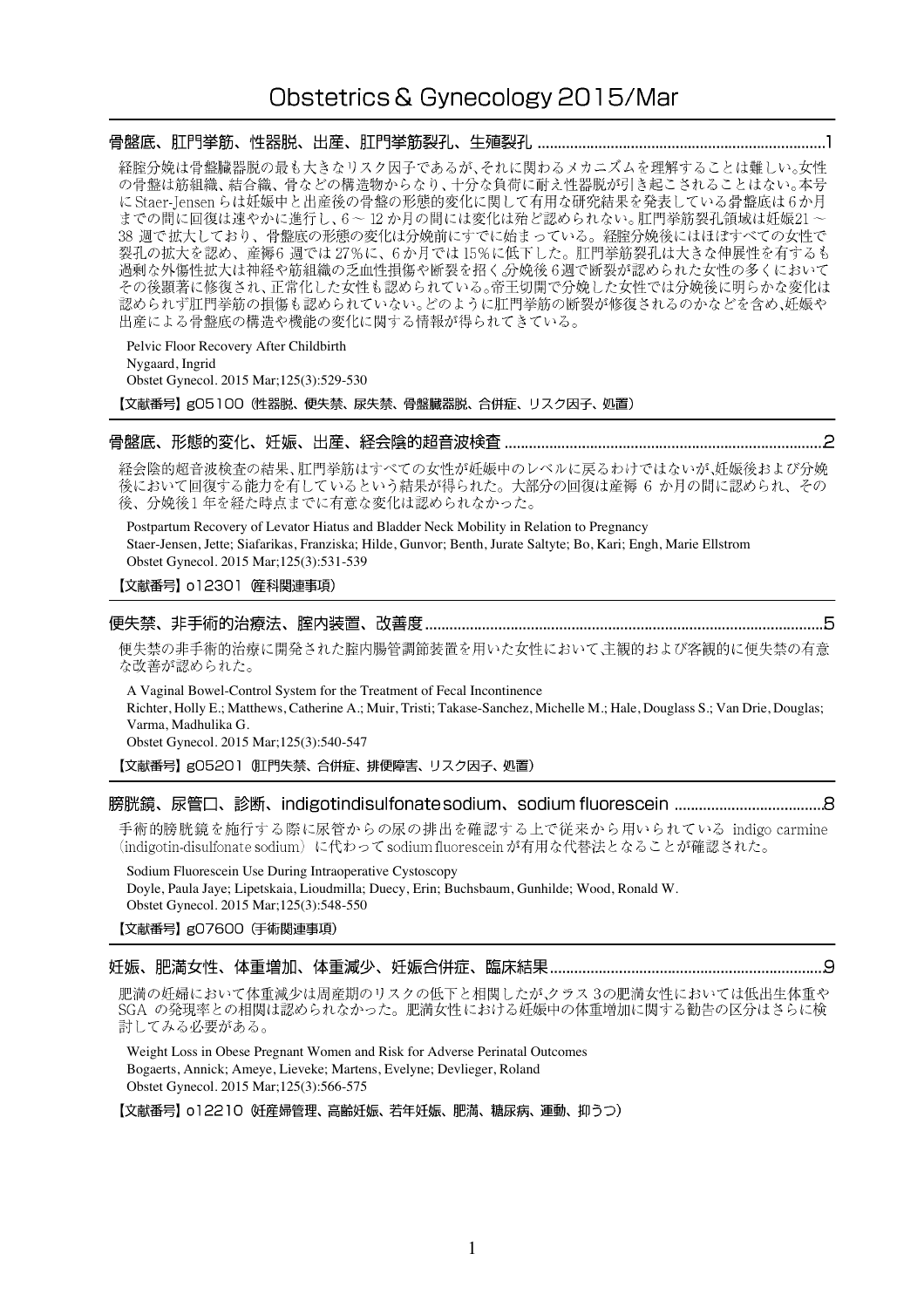#### 

妊娠中の身体活動は妊娠糖尿病の発現を抑制することがメタアナリシスの結果明らかとなった。身体活動のタイ プ、タイミング、期間および身体活動のレジメンに伴う合併症などについてさらに検討してみる必要がある。

Physical Activity Interventions in Pregnancy and Risk of Gestational Diabetes Mellitus: A Systematic Review and Meta-analysis

Russo, Lindsey M.; Nobles, Carrie; Ertel, Karen A.; Chasan-Taber, Lisa; Whitcomb, Brian W. Obstet Gynecol. 2015 Mar;125(3):576-582

### 【文献番号】 003100 妊娠糖尿病、妊婦管理)

#### \_glyburide、胎盤通過性、胎児循環、母体循環 …………………………………………………………………………………………15

glyburideの胎盤の通過性は患者によって大きな差異が認められ新生児の79%においてglyburideレベルは10ng/ mL 未満であった。今回の研究結果はex vivo における胎盤の灌流実験で胎児循環から母体循環へのglyburide の 流入が認められているとした結果と一致するものである。

Glyburide Transport Across the Human Placenta Schwartz, Rachelle A.; Rosenn, Barak; Aleksa, Katarina; Koren, Gideon Obstet Gynecol. 2015 Mar;125(3):583-588

【文献番号】 003100 (妊娠糖尿病、妊婦管理)

#### 肥満、BMI、子宮摘出術、腹式手術、腟式手術、腹腔鏡下手術、手術合併症、敗血症、手術時間....... 16

腹式子宮摘出術を受けた女性において肥満は創部合併症および感染と有意な相関が認められた。また、肥満はいず れの手術法においても手術時間の延長と相関した。今回得られたデータから考え、もし可能であれば腟式子宮摘出 術あるいは腹腔鏡下子宮摘出術を実施すべきであるという結果が得られ。

Association of Body Mass Index and Morbidity After Abdominal, Vaginal, and Laparoscopic Hysterectomy Shah, Divya Kelath; Vitonis, Allison F.; Missmer, Stacey A. Obstet Gynecol. 2015 Mar;125(3):589-598

【文献番号】gO7520 (婦人科手術、術後合併症、術後癒着、術中合併症)

### ホルモン性避妊、避妊用インプラント、levonorgestrellUD、長期使用、有用性 ..................................20

避妊用 implant と 52mg levonorgestrel IUD を FDA が承認しているそれぞれ3年および5年の有効期限を超過し 使用したとしても高い有用性を示すことが確認された。implant使用者における血中etonogestrelレベルは3年終 了時点および4年終了時点のいずれの時点においても排卵を抑制する適切なレベルにあることが確認された。

Use of the Etonogestrel Implant and Levonorgestrel Intrauterine Device Beyond the U.S. Food and Drug Administration-Approved Duration

McNicholas, Colleen; Maddipati, Ragini; Zhao, Qiuhong; Swor, Erin; Peipert, Jeffrey F. Obstet Gynecol. 2015 Mar;125(3):599-604

【文献番号】 r12200 (避妊、経口避妊薬、妊娠中絶、IUD、IUS、人口問題、リスク因子、スクリーニング)

性転換女性においては抗アンドロゲン療法の有無にかかわらずエストロゲン療法によって血圧の低下が認められ た。性転換男性においてはテストステロン療法によってBMIの有意な上昇が認められた。本研究において、その 他の要因の相関を検知するためには十分な統計的パワーを有していなかった性転換における治療の指針を得るた めには血中ホルモンレベルのモニタリングが有用と思われる。

Effects of Cross-Sex Hormone Treatment on Transgender Women and Men Deutsch, Madeline B.; Bhakri, Vipra; Kubicek, Katrina Obstet Gynecol. 2015 Mar;125(3):605-610

【文献番号】 r12400 (ホルモン療法、生殖医療、リスク、発癌、合併症、栓友病、性同一性障害、性腺形成異常)

付属器腫瘤を認めた18歳未満の若年女性における悪性と判断されるものの割合は4名中1名の割合であった。付 属器腫瘤を有する大部分の患者は手術療法を受け、卵巣摘出のみを受けたものは良性腫瘤を有するものの半数で あった。婦人科医が関わった場合には良性疾患に対する卵巣摘出を回避するものの割合は上昇した。

Diagnosis and Treatment of Adnexal Masses in Children and Adolescents

Hermans, Ayke J.; Kluivers, Kirsten B.; Wijnen, Marc H.; Bulten, Johan; Massuger, Leon F.; Coppus, Sjors F. Obstet Gynecol. 2015 Mar;125(3):611-615

【文献番号】gO4500 (卵巣病変関連事項)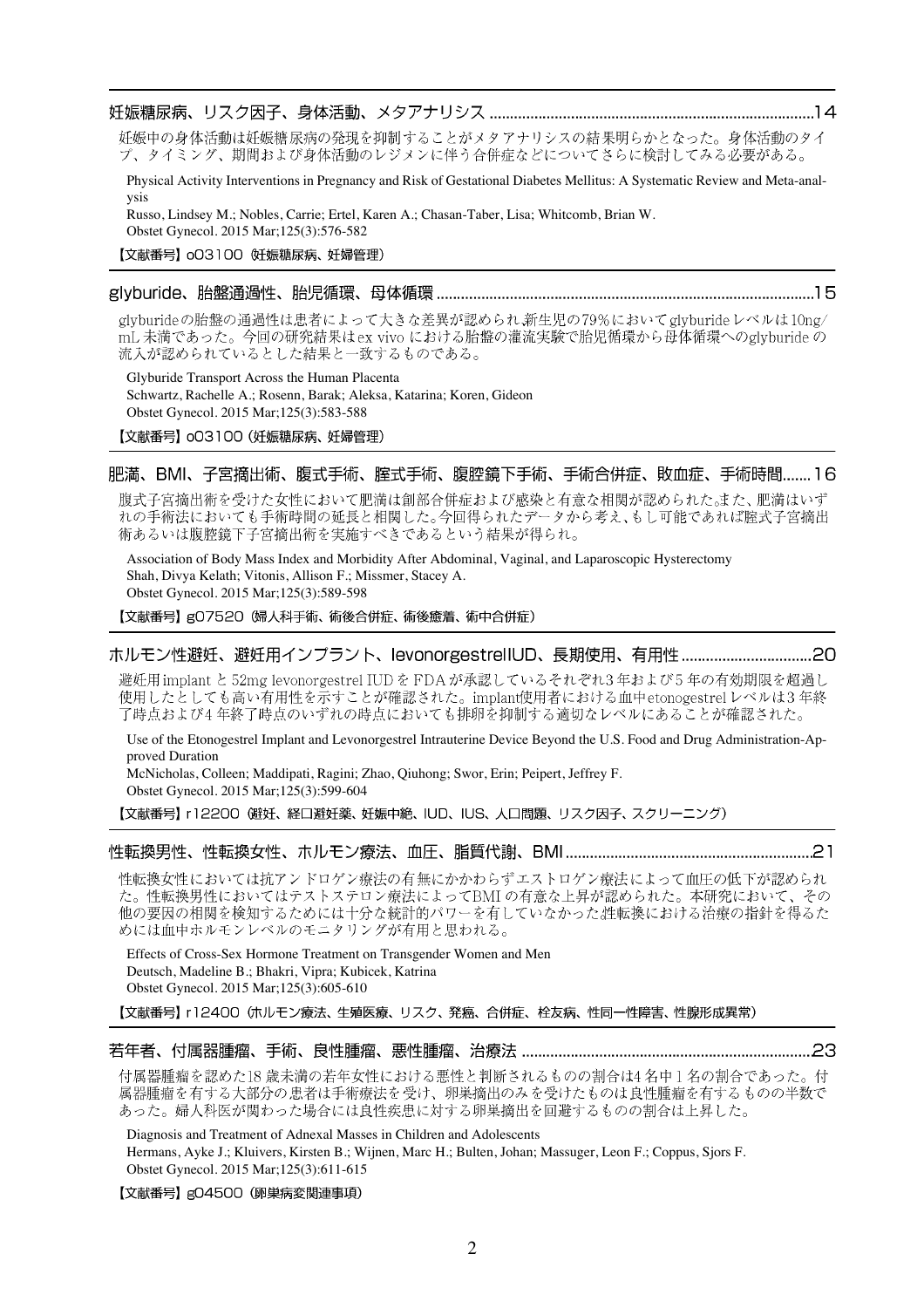### 

IVFを受けた患者において妊娠第2三半期の自然妊娠喪失のオッズは多胎妊娠、子宮筋腫および肥満などと相関し た。

Factors Associated With Second-Trimester Pregnancy Loss in Women With Normal Uterine Anatomy Undergoing In Vitro Fertilization

Hawkins Bressler, Leah; Correia, Katharine F.; Srouji, Serene S.; Hornstein, Mark D.; Missmer, Stacey A. Obstet Gynecol. 2015 Mar;125(3):621-627

【文献番号】 rO4200 (ART、妊娠、出産、合併症、流産、早産、子宮外妊娠、リスク因子、卵管留水腫)

# 

preeclampsia が臨床的に明らかになった時点において、preeclampsia に伴う胎児死亡のリスクは上昇した。 preeclampsiaの臨床的診断とリスクのある胎児の数を考慮した場合、早産に相当する時期にpre-eclampsiaと診断 された妊娠例において、胎児死亡のリスクに大きな上昇が認められた。

Risk of Fetal Death With Preeclampsia Harmon, Quaker E.; Huang, Lisu; Umbach, David M.; Klungsoyr, Kari; Engel, Stephanie M.; Magnus, Per; Skjaerven, Rolv; Zhang, Jun; Wilcox, Allen J. Obstet Gynecol. 2015 Mar;125(3):628-635

【文献番号】o10100 (周産期死亡、死産、胎児死亡、新生児死亡、乳児死亡、新生児合併症)

### 早産、胎児心拍異常、帝王切開、待期療法、経腟分娩、複合的新生児合併症、脳性麻痺…………………29

帝王切開を必要とする重度の胎児機能不全を示唆する胎児心拍パターンは早産児における脳性麻痺のリスクの上 昇と相関した。

Preterm Cesarean Delivery for Nonreassuring Fetal Heart Rate: Neonatal and Neurologic Morbidity Mendez-Figueroa, Hector; Chauhan, Suneet P.; Pedroza, Claudia; Refuerzo, Jerrie S.; Dahlke, Joshua D.; Rouse, Dwight J. Obstet Gynecol. 2015 Mar;125(3):636-642

【文献番号】 oO8100 (新生児仮死、新生児痙攣、神経発達障害、脳性麻痺、新生児合併症、新生児アシドーシス)

### 

帝王切開で出産した双胎妊娠例において、古典的子宮切開が行われる頻度は妊娠週数と負の相関を示したが、どの 、<br>週数においても50%を超えなかった。アフリカ系アメリカ人および急速遂娩は妊娠32 週以降における古典的子宮 切開のリスク因子であるという結果が得られた。

Risk Factors for Classical Hysterotomy in Twin Pregnancies Osmundson, Sarah S.; Garabedian, Matthew J.; Yeaton-Massey, Amanda; Lyell, Deirdre J. Obstet Gynecol. 2015 Mar;125(3):643-648

【文献番号】 oO6400 (帝王切開、合併症、VBAC、試験分娩、リスク因子、子宮破裂、子宮摘出)

# 

omega-3を妊娠中に補充したとしても早産のリスクを低下させることも、新生児の臨床結果を改善させることもな  $V_{\alpha}$ 

Omega-3 Long Chain Polyunsaturated Fatty Acids to Prevent Preterm Birth: A Systematic Review and Meta-analysis Saccone, Gabriele; Berghella, Vincenzo

Obstet Gynecol. 2015 Mar;125(3):663-672

【文献番号】 o12400 (妊娠、代替療法、漢方、生薬、サプリメント、市販薬)

### 

SGA で出産した児は5歳と9歳の時点においてコントロールの児と比較しJQ の低下が認められ15歳の時点にお いて脳の体積にも有意差が認められた。しかし、これらの知見は胎児発育不全をみた児にのみ認められ、胎児発育 の遅延がこれらのリスクに関わっている可能性を示唆するものと思われる。

Fetal Growth, Cognitive Function, and Brain Volumes in Childhood and Adolescence Rogne, Tormod; Engstrom, Andreas Aass; Jacobsen, Geir Wenberg; Skranes, Jon; Ostgard, Heidi Furre; Martinussen, Marit Obstet Gynecol. 2015 Mar;125(3):673-682

【文献番号】 008120 (未熟児、極小未熟児、超未熟児、低出生体重児、出産前ステロイド療法)